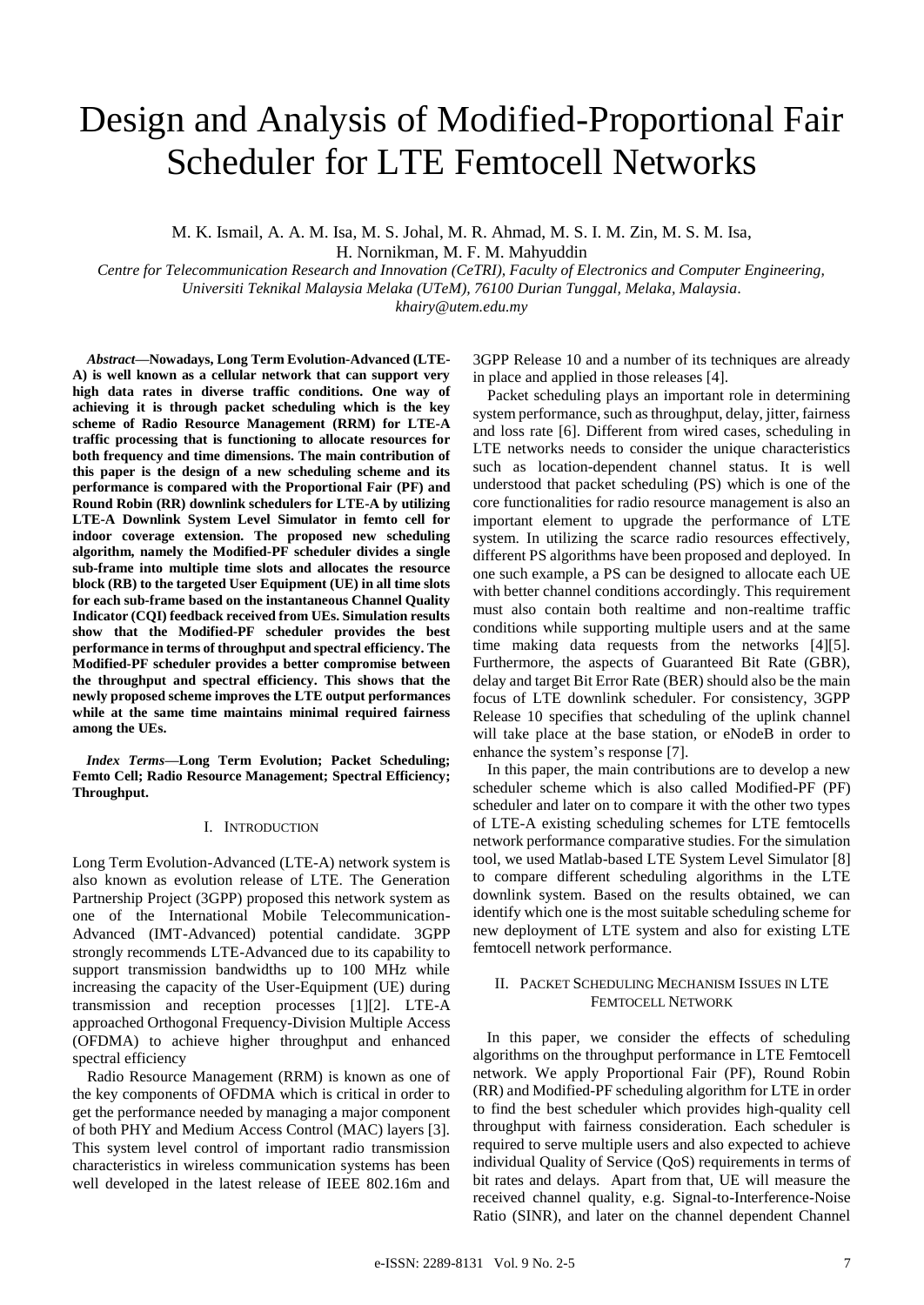Quality Indicator (CQI) report is fed back to the base station in the uplink. It gives information to the RRM module about the time and frequency variants of the channel quality. In response to that, Link Adaption (LA) will select the suitable modulation and coding schemes (MCS) based on the CQI reports to maximize the spectral efficiency [9,10].

In 3GPP LTE networks, RR and PF are the basic types of scheduling algorithms. The basic comparisons for these types of scheduler are based on overall throughput and fairness. In RR scheduler, it is capable in providing fairness and identical priorities among all UEs in a cell. The radio resources are assigned equally and fairly in both time and frequency slots without considering the channel state conditions experienced by UEs. However, it's less efficient in providing high data rate to certain UEs while some other resources are wasted. This is because some UEs will experience deep fades, thus, making the received signal less than the required threshold [11]. For PF scheduler, it provides a balance between overall system throughput and fairness. This scheduler supports fairness among UEs by allowing all UEs at least a minimal level of service and at the same time, it will maximize the system capacity. The scheduler starts by obtaining the feedback of the instantaneous CQI for each UE *k* in time slot t in terms of a requested data rate  $R_{k,n}(t)$  by eNodeB (eNB). Then, it monitors the moving average throughput  $T_{k,n}(t)$  of each UE *k* on every resource block (RB) n within a past window of length *tc*. The scheduling mechanism gives a priority to the UE  $k^*$  in the tth time slot and RB n that satisfy the maximum relative channel quality condition [12,13]:

$$
k^* = arg \max_{k=1,2,\dots,K} \frac{[R_{k,n}(t)]}{[T_{k,n}(t)]}
$$
 (1)

The eNodeB keep updating  $T_{k,n}(t)$  of the  $k^{th}$  UE in the tth time slot using the exponential moving average filter below:

$$
T_{k,n}(t+1) = \begin{cases} \left(1 - \frac{1}{t_c}\right) T_{k,n}(t) + \frac{1}{t_c} R_{k,n}(t), k^* = k\\ \left(1 - \frac{1}{t_c}\right) T_{k,n}(t) \dots \dots \dots \dots \dots, k^* = k \end{cases}
$$
 (2)

The PF scheduler treats the RBs independently, and then keeping the updates of the system in every time slots. However, the performance of this scheduler is still limited because PF is not fully optimized for mobility. However, the performance of this scheduler is still limited because PF is not fully optimized for mobility. It can be seen when some UE in a mobility position, the throughput will drop significantly with the increasing speed of the UE although it can still retain the fairness for the UE [14].

Due to the issues mentioned above with regard to RR and PF schedulers, a new scheduling algorithm namely Modified-Proportional Fair scheduler will be developed which takes into account the channel conditions of all the users and redistribute the resources accordingly while maintaining significant fairness towards its users.

The implementation of LTE femtocell network is not only aiming to solve that the network for indoor, edge coverage poor using problem, but also to efficiently avoid the issues of the interference between cells and enhance handover quality  $[15]$ .

## III. THE PROPOSED MODIFIED-PROPORTIONAL FAIR **SCHEDULING**

The Modified-PF algorithm improves the ability to produce a better performance in terms of throughput and spectral efficiency, but it can still provide an acceptable fairness in the systems. This scheduling algorithm operates somewhere in between the PF and the RR scheduler. Conceptually, the Modified-PF scheduler divides a single subframe into multiple time slots and allocates the RBs to each slots for targeted users based on the CQI feedbacks from the UEs. By this way, it reaches a compromise between the spectral efficiency and the throughput and able to improve the UEs capacities and cells performance. This is because all the UEs would be scheduled although in different time slots.

The scheduling process begins when the eNB compares the instantaneous CQI feedbacks from the different terminals and the scheduler will pick one UE randomly when there is more than one terminal responds. The RBs will be allocated once the CQI feedbacks from the UEs are completed for the first time slot. After that, it will keep track the moving average throughput for each UE on the assign RBs. The process can be described in the flowchart of Figure 1 below to show how the Modified-Proportional Fair scheduling algorithm functions:



Figure 1: Modified-PF Algorithm scheduling algorithm flowchart.

Table 1 Bandwidth and Resource blocks specifications [16]

| <b>Bandwidth</b><br>[MHz]            | 1.4 | 3   | 5   | 10  | 15  | 20   |
|--------------------------------------|-----|-----|-----|-----|-----|------|
| Number of RBs                        | 6   | 15  | 25  | 50  | 75  | 100  |
| Subcarrier<br>Spacing [kHz]          | 15  | 15  | 15  | 15  | 15  | 15   |
| Number of<br>occupied<br>subcarriers | 72  | 180 | 300 | 600 | 900 | 1200 |

Basically, the idea is to divide a single subframe channel into different slots of RB that contain at least two columns and six rows of bandwidth 1.4 MHz in matrix form. For simplicity, let's say 3 UEs are considered for the selected bandwidth of 1.4MHz. It has been mentioned in Table 1 that the number of RBs is 6 for the bandwidth of 1.4 MHz. The RBs are allocated to the identified UEs for each provided column. The first column matrix represents the first time slot of subframe and the second column of the matrix represents the second time slot of the subframe. This is clearly shown as a representation matrix in Figure 2: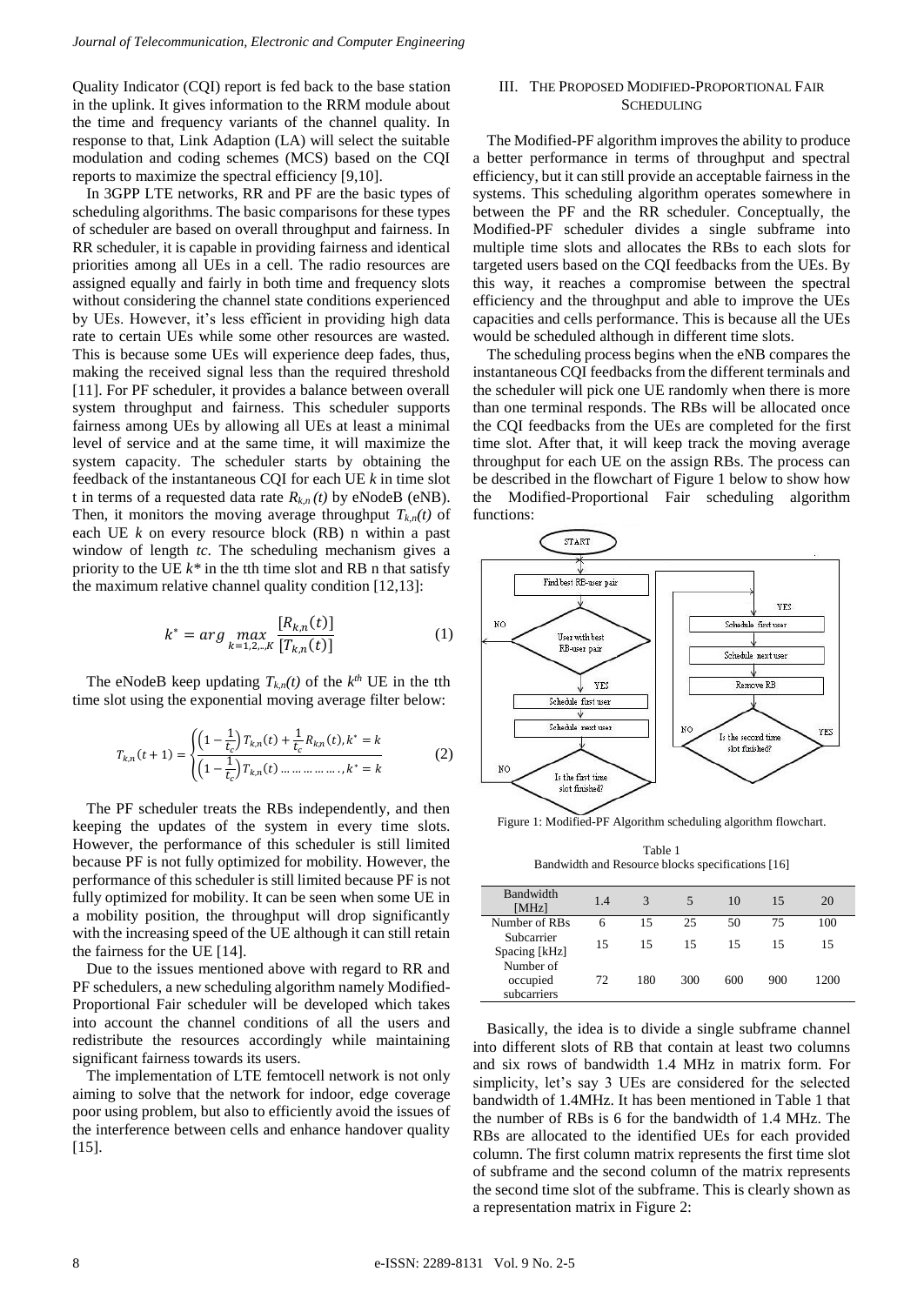

Figure 2: The Modified-PF scheduling RBs mapping.

In a normal transmission process, eNB regularly performs channel estimation with its UEs. The way this method works is when eNB receives the CQI feedback from UE1, the algorithm will map UE1 to RB1; UE3 is mapped to RB3 and so on as depicted in Fig. 2. So, RB1 and RB2 are allocated to UE1, RB3 and RB4 to UE3 in the first time slot. Meanwhile, RB5 is allocated to UE1 and RB6 is allocated to UE3 in the first time slot. However, it can be seen that UE2 is not scheduled in the first time slot. This is possible due to bad channel condition on UE2. So, the second time slot is used to solve the unfairness issue for UE2 that was not assigned any RBs in the first slot. Working as a complementary to the first time slot, the second time slot will assign the first 3 RBs consecutively to all three UEs including UE2. As a result, UE1, UE2 and UE3 will be respectively mapped onto RB1, RB2, and RB3 cyclically in turn. We observe that the problem of unfairness for UE2 is resolved in the second slot period of Figure 3 since two RBs are allocated to UE2 independently of its channel condition. It is also shown that the RBs allocation in subframe 1 is replicated in subframe 2 as well.

Based on this new concept, the eNB is required to repeat the same process in determining the instantaneous CQI feedback from UE in order to assign RBs in the first and in the second time slots. This new process of scheduling mechanism is expected to improve LTE system's throughput and spectral efficiency by accommodating all the users QoS and fairness requirements.

| Subframe #1<br>₩ |                              | Subframe #2 |                 |  |
|------------------|------------------------------|-------------|-----------------|--|
| slot 1<br>⇦      | ಧಿ∤ಧ<br>slot 2 $\Rightarrow$ |             |                 |  |
| UE1              | UE1                          | UE1         | UE1             |  |
| UE1              | UE <sub>2</sub>              | UE1         | UE <sub>2</sub> |  |
| UE3              | UE3                          | UE3         | UE3             |  |
| UE3              | UE1                          | UE3         | UE1             |  |
| UE1              | UE <sub>2</sub>              | UE1         | UE <sub>2</sub> |  |
| UE3              | UE3                          | UE3         | UE3             |  |

Figure 3: The Modified-PF scheduling RBs mapping illustration.

#### IV. RESULTS AND DISCUSSION

This section, the implementation of femtocell is adapted to verify the performance of proposed scheduling algorithm. This is due to the increasing number of mobile user in order to satisfy QoS need and reducing a power consuming that can extend battery life. Here, the number of eNodeB used is about

172 eNodeB with ten UE's are attached to each eNodeB. The UEs for a single eNodeB are placed randomly in different sectors. The main simulation parameters are set up based on 3GPP specifications and the scheduling algorithms that are; Round Robin, Proportional Fair and Modified-Proportional Fair scheduling algorithms. The implementation of random UEs into different cells at various distances from the eNodeB and mapping of UEs and eNodeB can be observed in Table 2.

Table 2 Simulation parameters for Femto-cell

| Parameter                        | Value                           |
|----------------------------------|---------------------------------|
| Bandwitdh                        | 20MHz                           |
| <b>Operating Frequency</b>       | $2.14$ GHz                      |
| Number of Tx                     |                                 |
| Number of Rx                     |                                 |
|                                  | Proportional Fair(PF), Round    |
| Scheduling Algorithms            | Robin(RR), Modified-            |
|                                  | Proportional Fair (Modified-PF) |
| Transmission Time Interval (TTI) | 100                             |
| UE speed                         | 5km/h                           |
| eNodeB Radius                    | 2000 <sub>m</sub>               |
| <b>Transmission Power</b>        | 46dBm                           |

Figure 4 shows the mapping of UE and eNodeB position within the different cells in which each cell contains ten UEs. All the UEs are randomly located within 2000 meters radius range from the eNodeB



Figure 4: Mapping of UE and eNodeB within femto cells.

#### *A. Average UE Throughput*

The first simulation analysis is to evaluate and clarify the throughput performance of three different types of scheduling algorithms involved. In this section, an implementation of Femto-cell with a large number of cells and UE is involved. The performance graphs of the individual UE are displayed in Figure 5.

Figure5 represent the comparison of average UE throughput under SINR variations for three MAC scheduling algorithms accordingly. The UE throughput for RR scheduling algorithm can be observed as the worst among these three scheduling algorithms. The highest throughput for the RR scheduling algorithm is mapped only at 27.0 Mbps for the highest dB SINR. For PF scheduling algorithm, it provides only 35.0 Mbps for the same SINR. On the other hand, the Modified-PF scheduler able to achieve a comparable UE throughput in all cells same as the PF scheduling algorithm. However, from the beginning of SINR,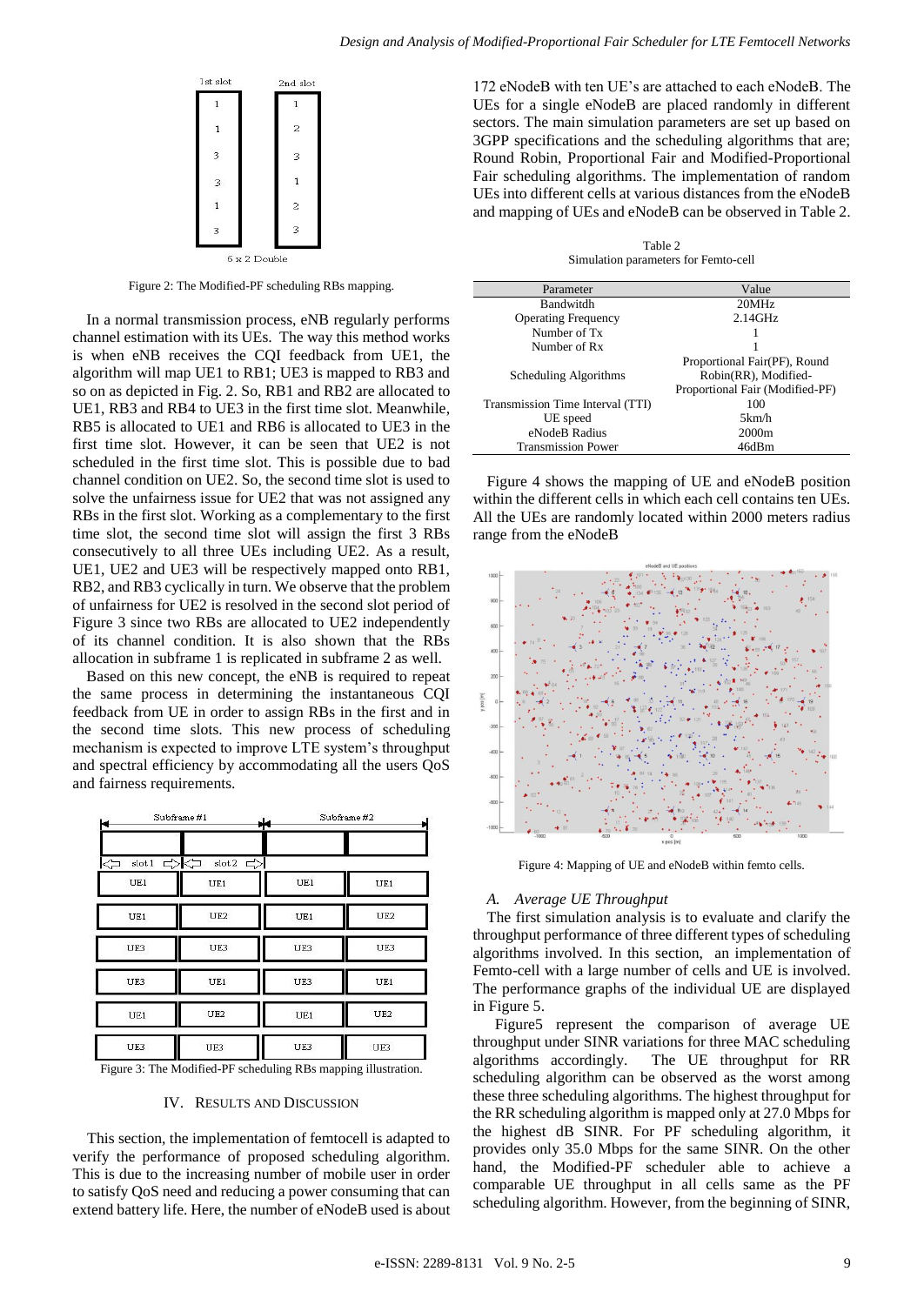the Modified-PF shows a comparable result of throughput until 6 dB of SINR. Later, the Modified-PF seems like plotting more than PF scheduling algorithm and provide an exact throughput for an allocate SINR. Clearly, Modified-PF scheduler provides the best performance in terms of average UE throughput as compared to RR and PF scheduling algorithms.



Figure 5: Scheduling Algorithms of UE SINR to throughput.

## *B. Average UE Spectral Efficiency*

Same as previous section above, spectral efficiency performance is evaluated and analysed for different scheduling algorithms for Femto-cell scenario. In this part of the result, the spectral efficiencies [17] of the three schedulers are measured again in bit/s/Hz to validate how the newly developed scheduling algorithm fair with the other two existing schedulers.



Figure 6 Scheduling Algorithms of UE SINR to spectral efficiency

Although in a different scenario, the function of spectrum efficiency still remains the same to reflect the maximum number of UEs per cell in order to maintain an acceptable QoS in the LTE system. In Figure 6, it can be analysed that by utilizing a RR scheduling algorithm the highest spectral efficiency can be achieved only at 3.80 bit/s/Hz for SINR ranging from 18 dB to 20 dB. By utilizing a PF scheduling algorithm in the figure, it can be seen and observed an increment about 4.05 bit/s/Hz in the same range of SINR from 18 dB until 20 dB. Interestingly, the result of Modified-PF scheduling algorithm in figure above performs a better spectral efficiency performance at 4.40 bit/s/Hz compared to the PF scheduling algorithm for the same range of SINR.

## *C. Overall System Performance*

Same as the previous section, this part discussed an overall system performance of scheduling algorithms. Here in this part, an analysis of the overall throughput system performance that contains all UEs in each cell is presented in a different scenario. The comparison of the performance of the three scheduling algorithms can be seen in the Figure 7 and Figure 8.



Figure 7: Throughput performance of overall system for each scheduling algorithm

Table 3 Overall average cell throughput performance.

| Scheduler            | Round<br>Robin | Proportional<br>Fair | Modified-PF |
|----------------------|----------------|----------------------|-------------|
| Throughput<br>[Mb/s] | 29.84          | 35.18                | 41.25       |

Figure 7 shows the average UE throughput for each cell same as previous part which have been simulated and analyzed for the three different scheduling algorithms. The performance of overall throughput of Modified-PF scheduling algorithm performs better than the overall UE throughput of RR and PF scheduler scheduling algorithm as proved in Figure 7 and Table 3. The throughput of Modified-PF scheduling algorithm increase about 38% increment from the RR scheduling algorithm and 17% increment from the throughput of PF scheduling algorithm. This result shows that the Modified-PF scheduling algorithm has produced a better result than other scheduling algorithms in terms of average cell throughput in Femto-cell case.

Figure 8 represents the average UE spectral efficiency for each cell, namely cell 1, cell 2 and cell 3 which have been simulated in this scenario for the three scheduling algorithms. The overall spectral efficiency of Modified-PF scheduler outperforms the overall UE spectral efficiency of the RR scheduling algorithm and slightly higher than the overall UE spectral efficiency of Proportional Fair scheduler as shown in Figure 8 and Table 4. The increment of spectral efficiency for the RR scheduling algorithm is about 42% from 1.11 bits/s/Hz to 1.58 bit/s/Hz of Modified-PF scheduling algorithm. Meanwhile, for the Modified-PF scheduling algorithm increment of spectral efficiency performance is about 10.5% from the Proportional Fair scheduling algorithm. It can be summarized that the Modified-PF scheduling algorithm outperforms RR and PF scheduling algorithms in all cells.

Table 4 Overall average cell spectral efficiency performance.

| Scheduler                                  | Round | Proportional | Modified- |
|--------------------------------------------|-------|--------------|-----------|
|                                            | Robin | Fair         | PF        |
| Spectral Efficiency<br>$[\text{bit/s/Hz}]$ | 1.11  | 1.43         | 1.58      |